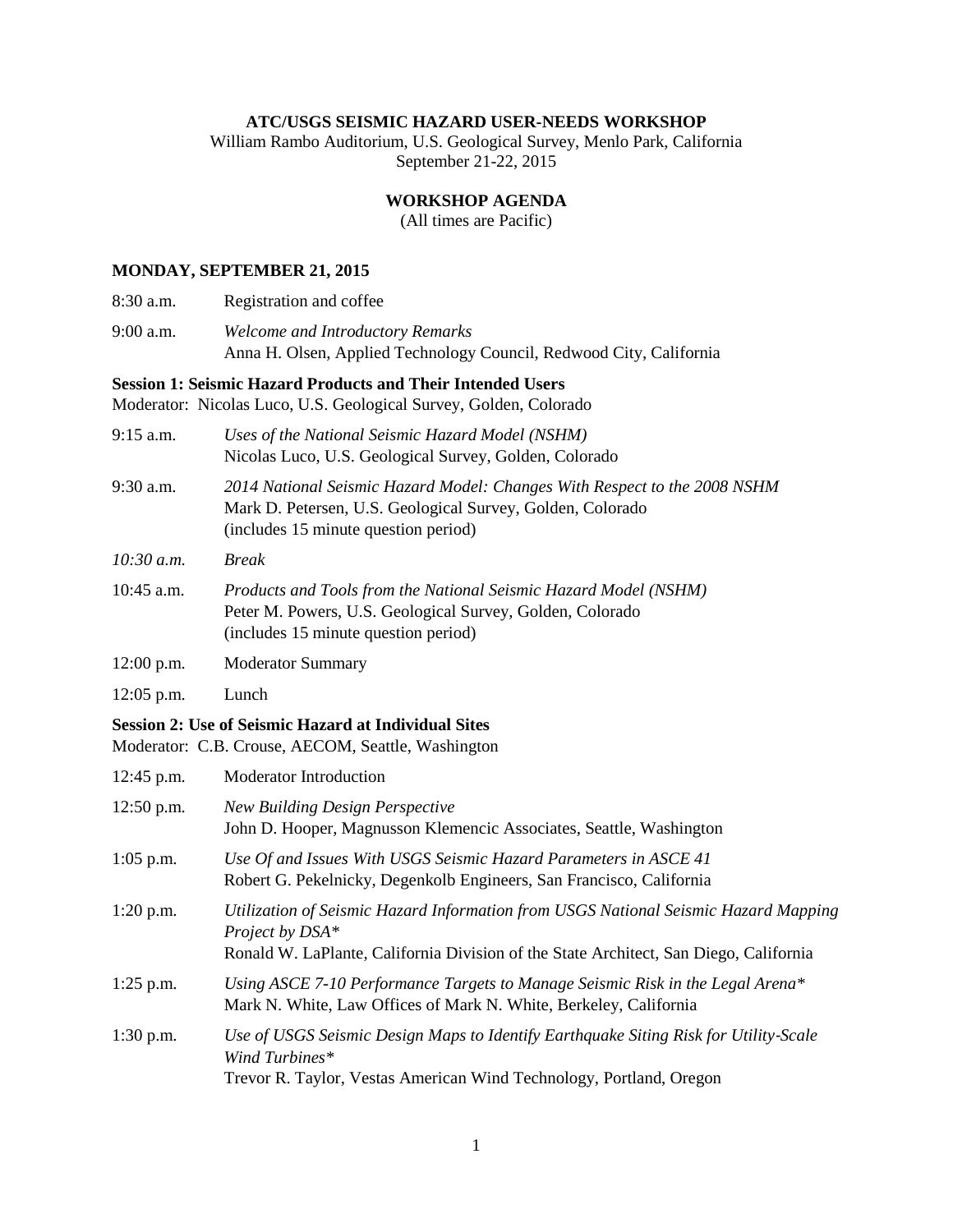| $1:35$ p.m.     | Interactive Seismic Mapping to Convey Risk to the Public*<br>Brittany Moffett and Anders Carlson, University of Southern California, Los Angeles,<br>California           |
|-----------------|---------------------------------------------------------------------------------------------------------------------------------------------------------------------------|
| $1:40$ p.m.     | Needs/Issues for Site-Specific Geotechnical Applications of the NSHMP Maps and Tools<br>John A. Egan, SAGE Engineers, Oakland, California                                 |
| $1:55$ p.m.     | The Travails of the Average Geotechnical Engineer Using the National Seismic Hazard<br><b>Maps</b><br>Marshall Lew, AMEC Foster Wheeler, Los Angeles, California          |
| 2:10 p.m.       | <b>Break</b>                                                                                                                                                              |
| $2:25$ p.m.     | Use of NSHMP Products for Site-Specific Hazard Analyses for Critical Structures<br>Norman Abrahamson, Pacific Gas & Electric Company, San Francisco, California           |
| $2:40$ p.m.     | Use of USGS NSHMP products in USACE Dam and Levee Safety Programs and USACE<br>Civil Works Projects<br>Keith Kelson, U.S. Army Corps of Engineers, Sacramento, California |
| $2:55$ p.m.     | Seismic Hazard for Commercial Nuclear Power Plants – Current Practice and Its<br>Relationship to the NSHMP<br>Robert Youngs, AMEC Foster Wheeler, Oakland, California     |
| $3:15$ p.m.     | <b>Open Discussion</b>                                                                                                                                                    |
| 4:10 p.m.       | <b>Moderator Summary</b>                                                                                                                                                  |
| $4:15$ p.m.     | Adjourn                                                                                                                                                                   |
| * Informal talk |                                                                                                                                                                           |

# **TUESDAY, SEPTEMBER 22, 2015**

| $8:30$ a.m. | Registration and coffee                                                                                            |
|-------------|--------------------------------------------------------------------------------------------------------------------|
| $9:00$ a.m. | Second-Day Welcome and Introductory Remarks<br>Anna H. Olsen, Applied Technology Council, Redwood City, California |

# **Session 3: Use of Seismic Hazard at Distributed Sites**

Moderator: Chris D. Poland, Consulting Engineer, Canyon Lake, California

| $9:10$ a.m. | <b>Moderator Introduction</b>                                                                                                                                           |
|-------------|-------------------------------------------------------------------------------------------------------------------------------------------------------------------------|
| $9:15$ a.m. | Caltrans Reliance on USGS National Seismic Hazard Mapping Program<br>Tom Shantz, California Department of Transportation, Sacramento, California                        |
| $9:35$ a.m. | Use of Seismic Hazard Information in Water and Wastewater System Analysis<br>Don Ballantyne, Ballantyne Consulting, Tacoma, Washington                                  |
| $9:55$ a.m. | Seismic Hazard Analysis at the California Department of Water Resources<br>Don F. Hoirup, Jr., California Department of Water Resources, West Sacramento,<br>California |
| 10:15 a.m.  | Using Seismic Hazard Maps for PG&E Gas and Electric Systems<br>Kent S. Ferre, Pacific Gas & Electric Company, San Francisco, California                                 |
| 10:30 a.m.  | <b>Break</b>                                                                                                                                                            |